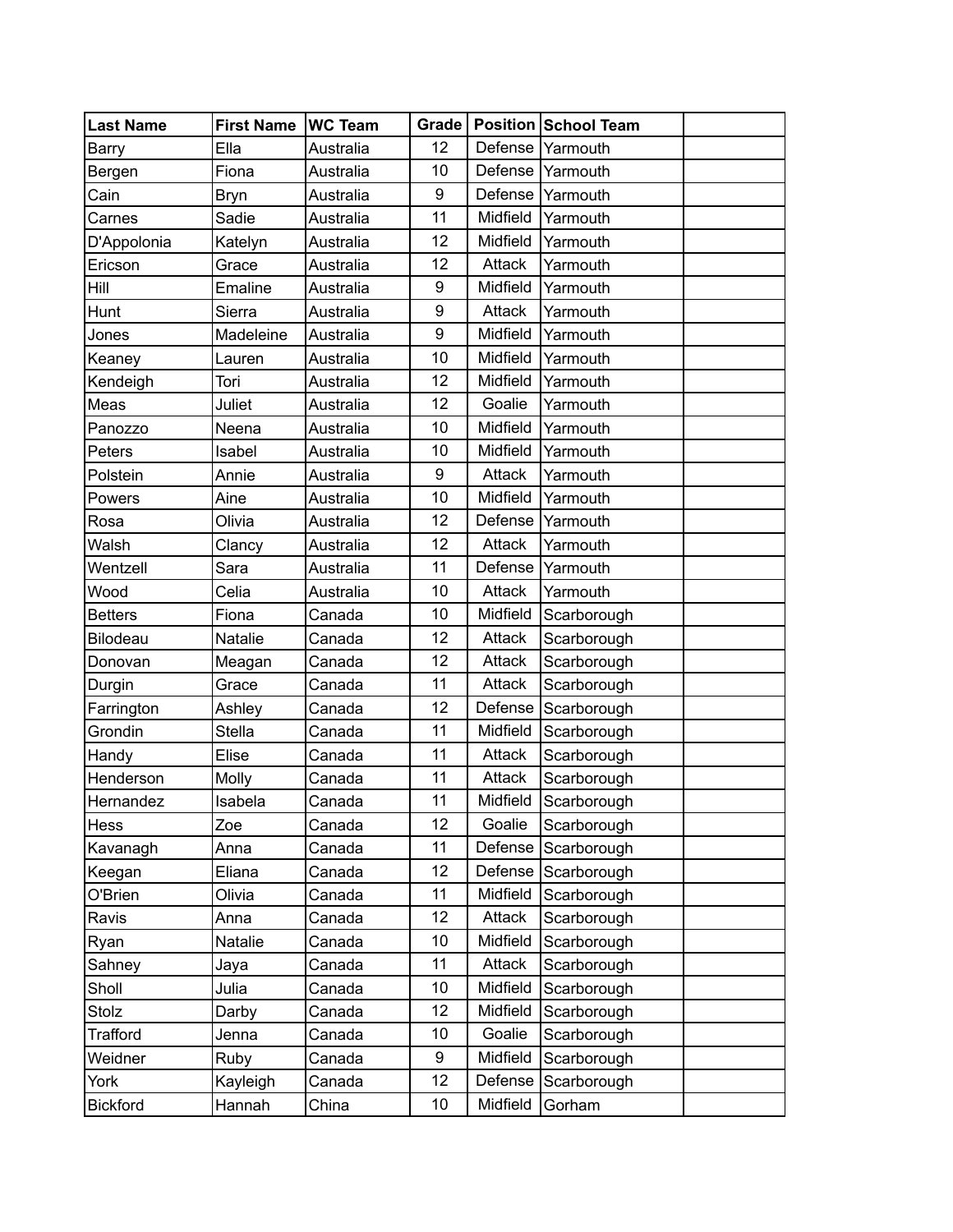| Chapman        | Morgan       | China   | 12 | Attack   | Gorham                 |  |
|----------------|--------------|---------|----|----------|------------------------|--|
| Chasse         | Miranda      | China   | 11 | Midfield | Gorham                 |  |
| <b>DeWitt</b>  | Mary         | China   | 12 | Midfield | Gorham                 |  |
| Flett          | Aryana       | China   | 9  | Attack   | Gorham                 |  |
| James          | Violet       | China   | 9  | Defense  | Gorham                 |  |
| Kane           | Maia         | China   | 11 | Attack   | <b>Bonny Eagle</b>     |  |
| Keil           | Elizabeth    | China   | 11 | Goalie   | Gorham                 |  |
| Light          | Alexandra    | China   | 12 | Midfield | Gorham                 |  |
| Maynard        | <b>Riley</b> | China   | 11 | Attack   | Gorham                 |  |
| McAvoy         | Charlotte    | China   | 10 | Attack   | <b>Bonny Eagle</b>     |  |
| McAvoy         | Amelia       | China   | 11 | Defense  | <b>Bonny Eagle</b>     |  |
| <b>Myles</b>   | Alexandra    | China   | 12 | Midfield | Gorham                 |  |
| <b>Nichols</b> | Kaitlyn      | China   | 10 | Attack   | Gorham                 |  |
| Provost        | Anna         | China   | 12 | Attack   | Gorham                 |  |
| Rubin          | Lily         | China   | 10 | Goalie   | Gorham                 |  |
| <b>Stevens</b> | Emma         | China   | 12 | Attack   | Gorham                 |  |
| Tenuta         | Rylee        | China   | 11 | Attack   | Gorham                 |  |
| Walker         | Vanessa      | China   | 9  | Midfield | Gorham                 |  |
| Belanger       | Reese        | Czech   | 10 | Midfield | Cheverus               |  |
| Cash           | Mackenzie    | Czech   | 10 | Midfield | Cheverus               |  |
| Cooney         | Elle         | Czech   | 11 | Goalie   | Cheverus               |  |
| Donahue        | Samantha     | Czech   | 11 | Goalie   | Lake Region            |  |
| Hanson         | Julia        | Czech   | 10 | Attack   | <b>Oxford Hills</b>    |  |
| Hart           | Gracie       | Czech   | 9  | Attack   | <b>Oxford Hills</b>    |  |
| Kennison       | Mallory      | Czech   | 11 | Attack   | <b>Oxford Hills</b>    |  |
| Knightly       | Isabelle     | Czech   | 11 | Attack   | <b>Oxford Hills</b>    |  |
| Krieger        | Taylor       | Czech   | 10 | Midfield | Cheverus               |  |
| LeFevre        | Logan        | Czech   | 11 | Attack   | Cheverus               |  |
| Lussier        | Rose         | Czech   | 10 | Midfield | Cheverus               |  |
| Marcotte       | Abigail      | Czech   | 9  |          | Defense   Oxford Hills |  |
| Melanson       | Celia        | Czech   | 12 | Attack   | <b>Oxford Hills</b>    |  |
| Morin          | Abigail      | Czech   | 9  | Defense  | Cheverus               |  |
| Murphy         | Mary Kate    | Czech   | 12 | Attack   | Cheverus               |  |
| Nolan          | Georgia      | Czech   | 10 | Midfield | Cheverus               |  |
| ODonnell       | Grace        | Czech   | 10 | Attack   | Cheverus               |  |
| O'Mara         | Riley        | Czech   | 12 | Midfield | Cheverus               |  |
| Welsh          | Caris        | Czech   | 11 | Defense  | Cheverus               |  |
| Winslow        | Saige        | Czech   | 10 | Midfield | <b>Oxford Hills</b>    |  |
| Adams          | Whitney      | England | 12 | Attack   | Falmouth               |  |
| Barry          | Teagan       | England | 10 | Attack   | Falmouth               |  |
| Barry          | Kinsey       | England | 12 | Midfield | Falmouth               |  |
| <b>Brann</b>   | Amelia       | England | 9  | Goalie   | Falmouth               |  |
| Clement        | Maisy        | England | 9  | Midfield | Falmouth               |  |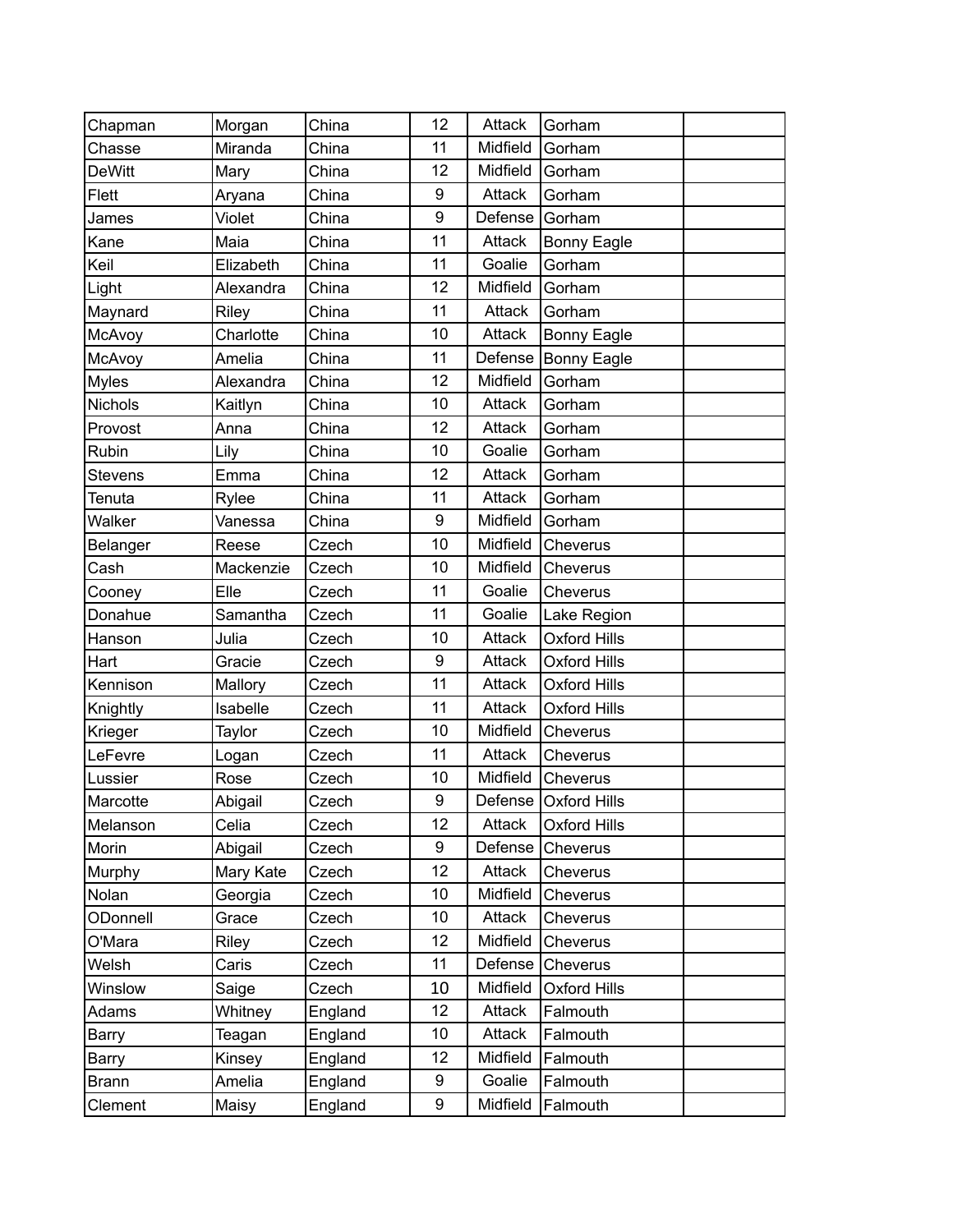| Curran          | Gwen          | England | 9  | Attack   | Falmouth         |  |
|-----------------|---------------|---------|----|----------|------------------|--|
| Derhak          | Emma          | England | 12 | Attack   | Falmouth         |  |
| Ginevan         | Sloane        | England | 11 | Midfield | Falmouth         |  |
| Ginevan         | Maeve         | England | 9  | Midfield | Falmouth         |  |
| Murray          | Natalie       | England | 12 | Defense  | Falmouth         |  |
| Riley           | Patricia      | England | 11 | Goalie   | Falmouth         |  |
| Saulter         | <b>Brooke</b> | England | 11 | Midfield | Falmouth         |  |
| Scribner        | Molly         | England | 12 | Attack   | Falmouth         |  |
| Shiben          | Sydney        | England | 11 | Defense  | Falmouth         |  |
| <b>Stucker</b>  | Peaches       | England | 10 | Midfield | Falmouth         |  |
| <b>Tolley</b>   | Adelaide      | England | 11 | Midfield | Falmouth         |  |
| Young           | Maggie        | England | 9  | Attack   | Falmouth         |  |
| Avasthi         | Elizabeth     | Germany | 12 | Defense  | Freeport         |  |
| Caouette        | Abigail       | Germany | 10 | Defense  | Freeport         |  |
| Carter          | Olivia        | Germany | 9  | Attack   | Freeport         |  |
| Christensen     | Liv           | Germany | 11 | Midfield | Freeport         |  |
| <b>DiRusso</b>  | Lana          | Germany | 9  | Midfield | Freeport         |  |
| Doten           | Lillian       | Germany | 10 | Midfield | Freeport         |  |
| <b>Driscoll</b> | Megan         | Germany | 12 | Attack   | Freeport         |  |
| <b>Ellis</b>    | Caitlin       | Germany | 9  | Attack   | <b>Brunswick</b> |  |
| Jacobsen        | Cassidy       | Germany | 10 | Defense  | Massabesic       |  |
| Knight          | Madeline      | Germany | 11 | Attack   | Freeport         |  |
| Levesque        | Mia           | Germany | 9  | Midfield | Freeport         |  |
| MacDonald       | Skylar        | Germany | 11 | Attack   | Freeport         |  |
| Nason           | Mackenzie     | Germany | 9  | Attack   | Massabesic       |  |
| Simon           | Riley         | Germany | 12 | Defense  | Freeport         |  |
| Towne           | Hunter        | Germany | 12 | Defense  | Freeport         |  |
| Tracy           | Savannah      | Germany | 12 | Midfield | Freeport         |  |
| Tracy           | Kate          | Germany | 11 | Midfield | Freeport         |  |
| Whittier        | Ellie         | Germany | 12 | Midfield | Freeport         |  |
| Williams        | Piper         | Germany | 11 | Goalie   | Freeport         |  |
| Altenburg       | Phoebe        | Ireland | 10 | Attack   | Cape Elizabeth   |  |
| Berman          | Lucy          | Ireland | 10 | Attack   | Cape Elizabeth   |  |
| Boudreau        | Lucie         | Ireland | 10 | Defense  | Cape Elizabeth   |  |
| <b>Branch</b>   | Elise         | Ireland | 12 | Goalie   | Cape Elizabeth   |  |
| Concannon       | Moira         | Ireland | 10 | Midfield | Cape Elizabeth   |  |
| Fisher          | Emily         | Ireland | 9  | Attack   | Cape Elizabeth   |  |
| Gagne           | Ellie         | Ireland | 12 | Midfield | Cape Elizabeth   |  |
| Gentile         | Lizzie        | Ireland | 9  | Defense  | Cape Elizabeth   |  |
| <b>Hubbs</b>    | Freya         | Ireland | 9  | Defense  | Cape Elizabeth   |  |
| Kinsella        | Fae           | Ireland | 10 | Defense  | Cape Elizabeth   |  |
| McDonald        | Claire        | Ireland | 12 | Midfield | Cape Elizabeth   |  |
| McEvoy          | Mimi          | Ireland | 10 | Attack   | Cape Elizabeth   |  |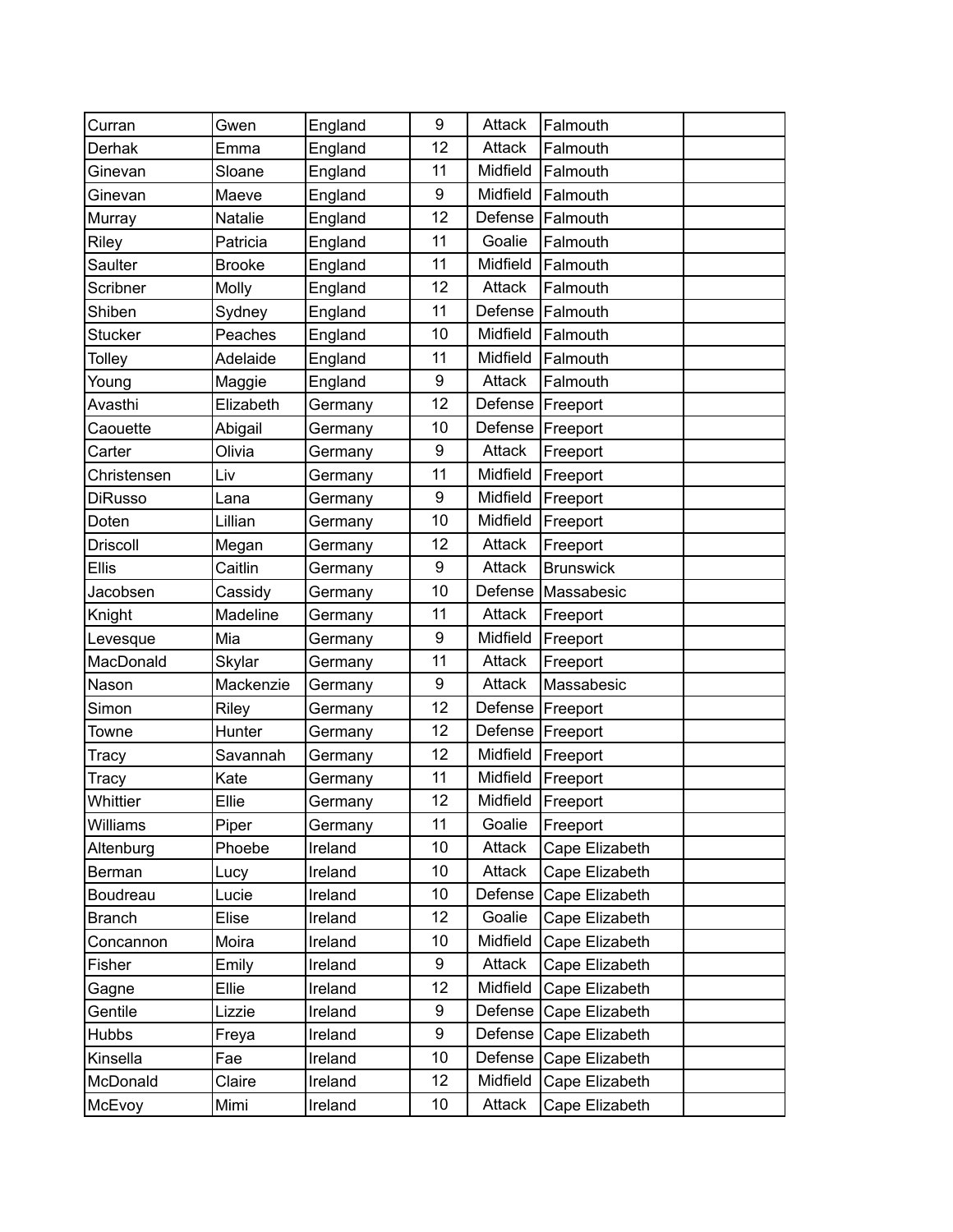| McGonigal      | Jersi           | Ireland     | 9  | Midfield | Cape Elizabeth          |  |
|----------------|-----------------|-------------|----|----------|-------------------------|--|
| Murphy         | Jacky           | Ireland     | 9  | Midfield | Cape Elizabeth          |  |
| Price          | Cecilia         | Ireland     | 9  | Midfield | Cape Elizabeth          |  |
| Ramsden        | Mia             | Ireland     | 12 | Defense  | Cape Elizabeth          |  |
| Reck           | Matilda         | Ireland     | 9  | Midfield | Cape Elizabeth          |  |
| Smith          | Sadie           | Ireland     | 12 | Midfield | Cape Elizabeth          |  |
| <b>Strunk</b>  | <b>Scarlett</b> | Ireland     | 10 | Attack   | Cape Elizabeth          |  |
| Terry          | Boden           | Ireland     | 9  | Defense  | Cape Elizabeth          |  |
| Thayer         | Jessica         | Ireland     | 9  | Defense  | Cape Elizabeth          |  |
| Woods          | Kaitlyn         | Ireland     | 10 | Midfield | Cape Elizabeth          |  |
| <b>Babcock</b> | Addyson         | Japan       | 11 | Goalie   | Greely                  |  |
| Bingham        | Emma            | Japan       | 11 | Midfield | Greely                  |  |
| Campo          | Daphne          | Japan       | 11 | Defense  | Greely                  |  |
| Crocker        | Kylie           | Japan       | 10 | Defense  | Greely                  |  |
| Dennen         | Lauren          | Japan       | 11 | Attack   | Greely                  |  |
| <b>Dubbert</b> | Katie           | Japan       | 10 | Defense  | Greely                  |  |
| Ferentz        | Carley          | Japan       | 12 | Attack   | Greely                  |  |
| <b>Flick</b>   | Annie           | Japan       | 9  | Midfield | Greely                  |  |
| Flynn          | Jane            | Japan       | 9  | Attack   | Greely                  |  |
| Goldburg       | Rachael         | Japan       | 11 | Defense  | Greely                  |  |
| Hatch          | Cadence         | Japan       | 11 | Attack   | Greely                  |  |
| Jacobson       | Margaret        | Japan       | 10 | Attack   | Greely                  |  |
| Kelman         | Asja            | Japan       | 10 | Attack   | Greely                  |  |
| Lord           | Kylie           | Japan       | 9  | Attack   | Greely                  |  |
| Martel         | Aine            | Japan       | 9  | Attack   | Greely                  |  |
| Medrano        | Jennifer        | Japan       | 11 | Attack   | Greely                  |  |
| Provencher     | Elise           | Japan       | 11 | Midfield | Greely                  |  |
| Read           | Allison         | Japan       | 11 | Midfield | Greely                  |  |
| Russell        | Maeve           | Japan       | 10 | Attack   | Greely                  |  |
| Smith          | Andrea          | Japan       | 11 | Attack   | Gray/NG                 |  |
| Williams       | Eva             | Japan       | 10 | Midfield | Greely                  |  |
| <b>Benoit</b>  | Amelia          | New Zealand | 11 | Midfield | <b>Thornton Academy</b> |  |
| Boissonneault  | Emma            | New Zealand | 11 | Attack   | Thornton Academy        |  |
| <b>Bolduc</b>  | Morgan          | New Zealand | 11 | Midfield | <b>Thornton Academy</b> |  |
| <b>Burnell</b> | Ella            | New Zealand | 11 | Defense  | <b>Biddeford</b>        |  |
| Dickson        | Natalie         | New Zealand | 9  | Midfield | York                    |  |
| Gellis         | Josie           | New Zealand | 11 | Attack   | <b>Thornton Academy</b> |  |
| Goudreau       | Evelyn          | New Zealand | 9  | Attack   | Mt Ararat               |  |
| Hayes          | Isabel          | New Zealand | 9  | Midfield | <b>Edward Little</b>    |  |
| Keller         | Cecelia         | New Zealand | 11 | Attack   | <b>Biddeford</b>        |  |
| Lachance       | Megan           | New Zealand | 12 | Attack   | <b>Edward Little</b>    |  |
| Laflamme       | Valentina       | New Zealand | 12 | Midfield | <b>Biddeford</b>        |  |
| Luchette       | Sophia          | New Zealand | 9  | Defense  | York                    |  |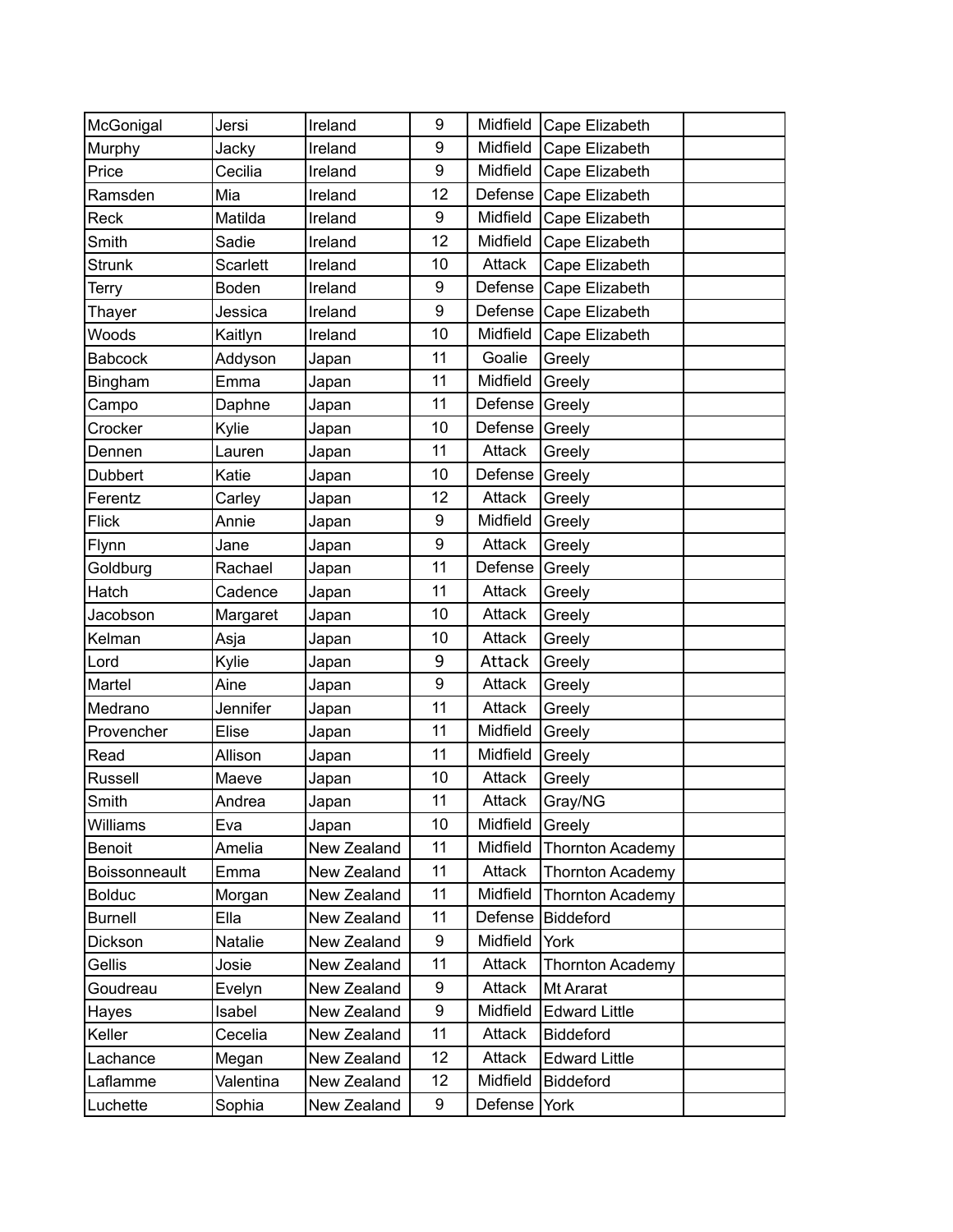| Martel             | Melandi   | New Zealand | 12 | Attack   | <b>Biddeford</b> |  |
|--------------------|-----------|-------------|----|----------|------------------|--|
| McCann             | Aubrey    | New Zealand | 11 | Midfield | <b>Biddeford</b> |  |
| Parlin             | Eryn      | New Zealand | 12 | Attack   | Mt Blue          |  |
| <b>Roberts</b>     | Chloe     | New Zealand | 10 | Attack   | Mt Blue          |  |
| Roy                | Natalie   | New Zealand | 10 | Attack   | <b>Biddeford</b> |  |
| Veroneau           | Grace     | New Zealand | 12 | Attack   | Thornton Academy |  |
| Wade               | Julia     | New Zealand | 11 | Midfield | Messalonskee     |  |
| Adams              | Hayden    | Scotland    | 11 | Goalie   | Windham          |  |
| Allen              | Sophia    | Scotland    | 9  | Defense  | Windham          |  |
| Ammons             | Emma      | Scotland    | 10 | Attack   | Windham          |  |
| Babb               | Isabelle  | Scotland    | 12 | Attack   | Windham          |  |
| <b>Black</b>       | Molly     | Scotland    | 12 | Midfield | Windham          |  |
| Campobasso         | Talia     | Scotland    | 9  | Midfield | Windham          |  |
| DeGeorge           | Campbell  | Scotland    | 9  | Attack   | Cape Elizabeth   |  |
| Desmond            | Chloe     | Scotland    | 12 | Defense  | Windham          |  |
| Gugliuzza          | Sophia    | Scotland    | 10 | Attack   | Windham          |  |
| Hammond            | Morgan    | Scotland    | 11 | Defense  | Windham          |  |
| Hill               | Lydia     | Scotland    | 12 | Attack   | Windham          |  |
| Hill               | Eliza     | Scotland    | 9  | Defense  | Windham          |  |
| Hooper             | Libby     | Scotland    | 9  | Midfield | Cape Elizabeth   |  |
| Joly               | Grace     | Scotland    | 9  | Midfield | Windham          |  |
| Jordan             | Lauren    | Scotland    | 9  | Midfield | Windham          |  |
| <b>McCusker</b>    | Sidney    | Scotland    | 12 | Midfield | Windham          |  |
| Muse               | Mallory   | Scotland    | 10 | Midfield | Windham          |  |
| O'Connell          | Casey     | Scotland    | 10 | Attack   | Windham          |  |
| Small              | Riley     | Scotland    | 10 | Goalie   | Windham          |  |
| Archer             | Grace     | <b>USA</b>  | 11 | Attack   | Kennebunk        |  |
| Armentrout         | Hazel     | <b>USA</b>  | 10 | Attack   | Kennebunk        |  |
| Armentrout         | Ivy       | <b>USA</b>  | 10 | Attack   | Kennebunk        |  |
| <b>Battagliese</b> | Keara     | <b>USA</b>  | 10 | Attack   | Kennebunk        |  |
| Belanger           | Emma      | <b>USA</b>  | 10 | Attack   | Kennebunk        |  |
| <b>Bordas</b>      | Matilda   | <b>USA</b>  | 11 | Defense  | Kennebunk        |  |
| Dumas              | Sydney    | <b>USA</b>  | 12 | Attack   | Kennebunk        |  |
| Godek              | Miranda   | <b>USA</b>  | 10 | Defense  | Kennebunk        |  |
| Hansen             | Lily      | <b>USA</b>  | 12 | Goalie   | Kennebunk        |  |
| Hayes              | Elizabeth | <b>USA</b>  | 11 | Goalie   | Kennebunk        |  |
| Highbarger         | Ella      | <b>USA</b>  | 10 | Midfield | Kennebunk        |  |
| Keenan             | Calia     | <b>USA</b>  | 10 | Defense  | kennebunk        |  |
| Mackenzie          | Cassie    | <b>USA</b>  | 11 | Attack   | Kennebunk        |  |
| Muse               | Mara      | <b>USA</b>  | 10 | Midfield | Kennebunk        |  |
| Nadeau             | Penelope  | <b>USA</b>  | 10 | Midfield | Kennebunk        |  |
| Notine             | Sophia    | <b>USA</b>  | 10 | Midfield | Kennebunk        |  |
| Pitchforth         | Ella      | <b>USA</b>  | 9  | Attack   | Kennebunk        |  |